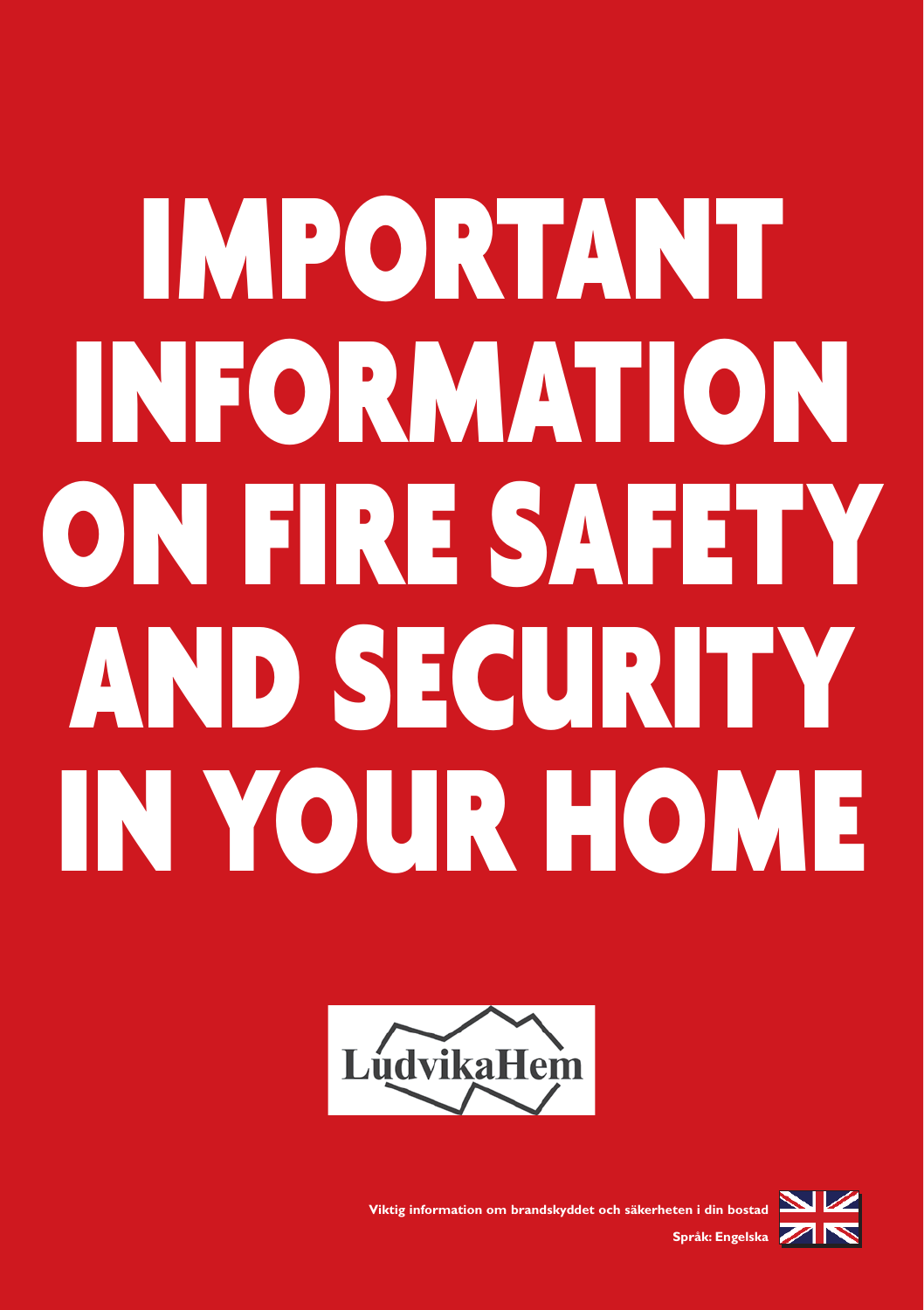## **FIRE HAZARDS IN THE HOME**

- Each year, in Sweden, there are several thousand house fires of such seriousness that the emergency services are called out. As a result of these, 100 people lose their lives and damage amounting to SEK 11 billion is caused.
- There are about the same number of small fires and incidents. Common causes of fire in our homes are electrical faults and overheating of different types. Fires in TV's, dishwashers and tumble dryers also occur. Never leave your home with a domestic appliance or machine in operation.



- Candles left burning cause many unnecessary fires.
- Four out of five fires are caused by the human factor.
- Fires in saucepans or frying-pans on the oven, like other fires, generate a toxic smoke. The fire can easily spread to a greased-over extractor fan out-

let and further to the entire apartment or building. Smoking causes many serious fires with personal injuries and loss of life as a consequence.



### **PREVENT FIRE**

- A smoke detector (automatic fire alarm) is the single most important fire protection device in your home. A smoke detector discovers very rapidly any build-up of smoke and starts to emit loud bleeps. Check regularly the battery of the smoke detector. Bear in mind that the functions of a smoke detector start to deteriorate after ten years. When that time arrives replace the smoke detector.
- It is the responsibility of the landlord to ensure that there is a smoke detector in the dwelling. The occupant of the property is responsible for ensuring that the smoke detector functions properly.
- Do not forget the smoke detector in your summer cottage or caravan. There are also special smoke detectors that you can pack in your luggage and take on holiday with you.
- Attend to flickering fluorescent lamps (strip lighting) without delay. Every year several hundred fires are actually caused by defective strip lighting.
- In the majority of the 100 or so fatal fires that occur in homes every year a functioning smoke detector is absent.

## **OTHER GOOD ADVICE FOR AVOIDING FIRES**

- Be careful with candles. Set up a reminder note "don't forget the candles" on the inside of the front door.
- Get into the habit of switching off the TV with the off-button on the apparatus. Avoid having the TV placed on a bookshelf or other location where dust can accumulate and heat is built up.
- Remove the plug from the socket after using the coffee machine and toaster.
- Check that the filter and oven extractor fan are free from grease.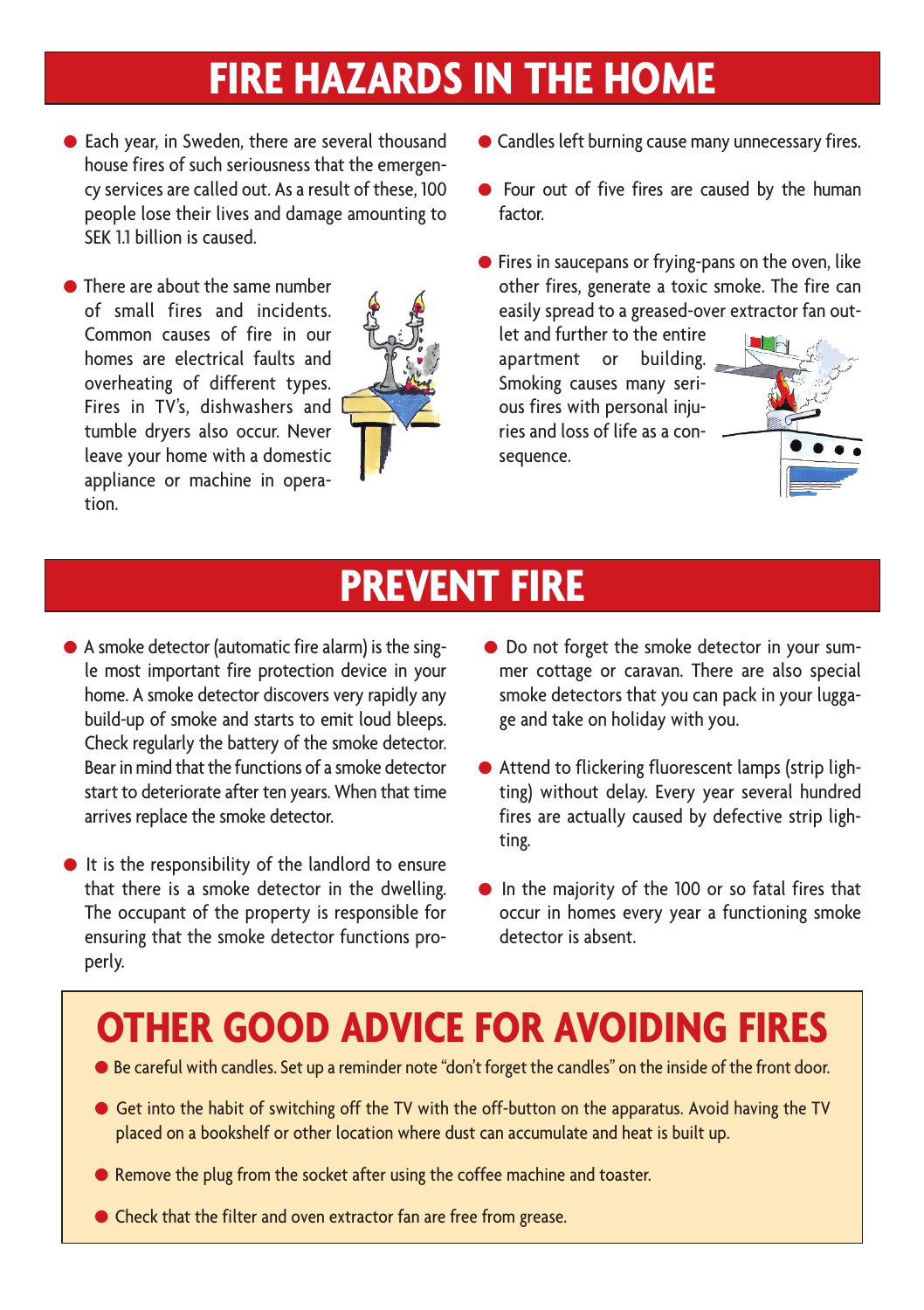## **LEARN TO ACT IN EVENT OF FIRE**

All fires are small to start with. It is therefore important to know how to act immediately if a fire should break out. The basic rule is **RESCUE – ALERT – CALL THE EMERGENCY SERVICES on 112 – EXTINGUISH.**

● Fire in the pan. Move the saucepan from the plate. Smother the fire with a lid. Never use water if a fire breaks out in margarine, oil or other fats.



● Fire in the TV. It frequently starts with a build-up of smoke from the TV. First remove the plug from the socket, then pour water over it and attempt to get the apparatus out in the open (e.g. on the balcony).

- Other fires. If there is a small fire and you have extinguishing equipment then approach the fire from a low position and spray on to the centre of the fire. Crawl under the smoke.
- If you are unable to extinguish by yourself. Close the door to the area where the fire has broken out, call the emergency services and then leave the apartment. NB. Make sure you close the apartment door!
- Learn the concept. **DOWN BELOW THE SMOKE and SHUT IN THE FIRE.**



## **IMPORTANT INFORMATION**

If there is a fire somewhere else in a building than in your own apartment you should think of the following:

- Never go out into the stairwell if there is smoke on the stairs. The smoke propagates very rapidly and is deadly.
- Remain in your apartment; this is where you are safest.
- The door of your apartment resists fire for at least 30 minutes.
- If you are worried ring 112. If the emergency services are on site then draw attention to yourself via the window or balcony.



● Await the instructions of the emergency services.

## **CALLING THE EMERGENCY SERVICES**

When you call 112 you come to the emergency service centre at SOS Alarm. Reply to the SOS operator's questions, in that way you receive the fastest and best assistance. While one operator is asking you questions another is starting to call the nearest fire station.

● Be prepared to take instructions from the SOS operator.

- Meet up and show where assistance is required.
- You can ring SOS 112 again if you have additional information.
- Be prepared for the fact that a fire or an accident may occur at any moment. Think through how you should act if you then need to call SOS 112.